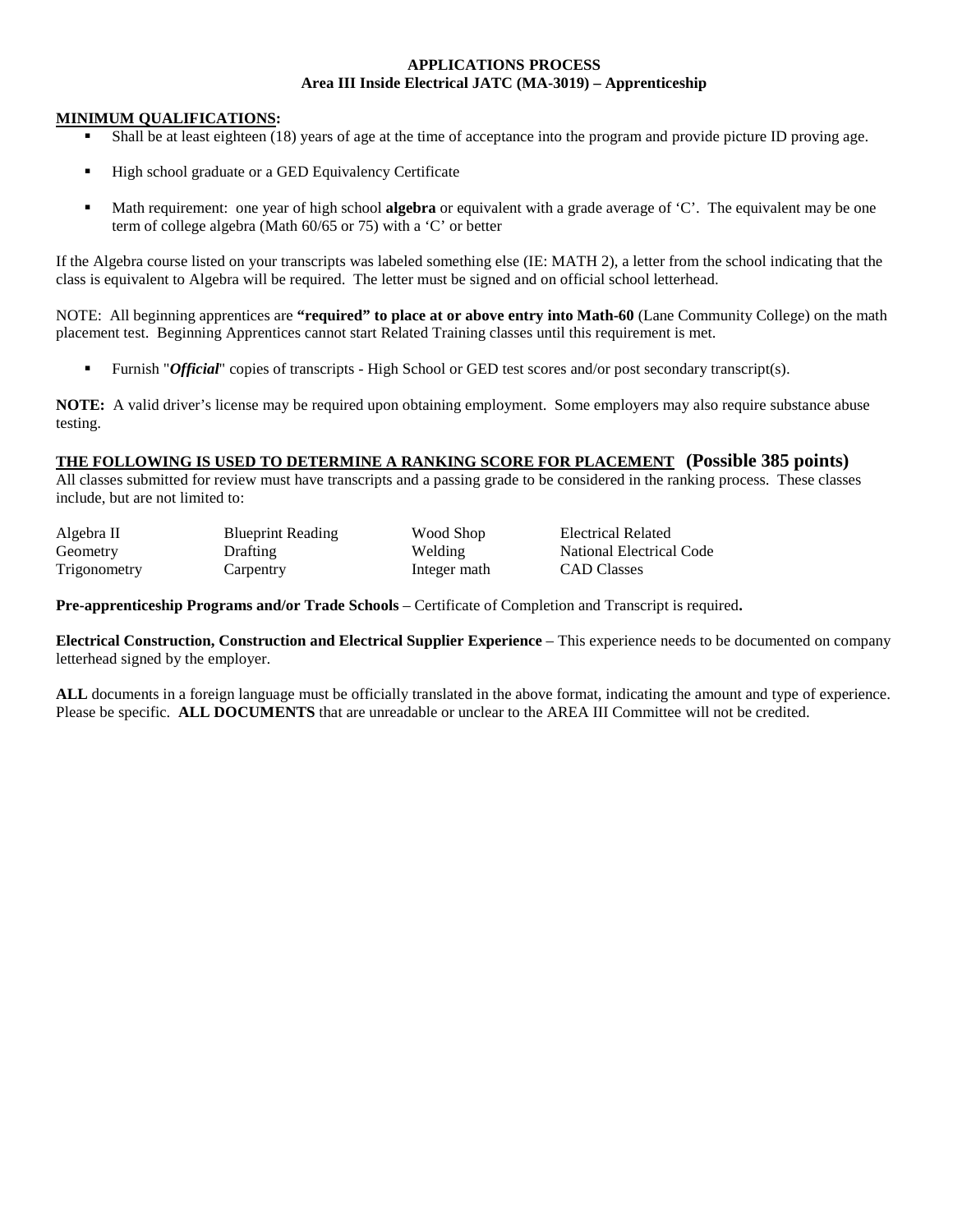# Exceptions to Standard Program Selection

**EXCEPTIONS** 

## 1. **Current Apprentice (Transfer)**

Active apprentices who have completed their probationary period and are in good standing in a registered inside electrician apprenticeship program will be permitted to transfer to the Area III Inside Electrical JATC program. Their names will be placed at the bottom of the out of work apprentice list in order of date receipt of application.

#### 2. **Experienced Apprentice**

Experienced apprentices who gained a minimum of 2,000 hours of on-the-job experience and 144 hours of related training experience in a registered inside electrician program, within the last 5 years, shall be permitted to enter this program and pick up their training where they left off instead of entering as beginning apprentices providing they meet the current minimum qualifications and have not been terminated from an apprenticeship program for cause. Experienced apprentices who qualify will be placed at the top of the ranked pool of eligibles.

## 3. **New Training Agent**

If an employer has not participated in the training of an apprentice under ORS Chapter 660 for at least two years prior to seeking entry or re-entry into the apprenticeship program, the employer may select as his/her initial apprentices, without going to the pool, those bona fide employees who have been on his/her payroll for at least three months and 300 paid work hours prior to the employer's application for an apprentice and who meet the minimum qualifications for entry into the program. Once the initial selection of apprentices has been made, the employer is thereafter restricted to a selection from applicants in the pool of eligibles.

## 6. **Employer Selection**

An employer who has been a Registered Training Agent with the sponsor and who has participated in the training of Area III Apprentices for a Minimum period of two (2) years shall, at the discretion of the sponsor, be allowed to promote to the position of Apprentice, those full time employees who have been in their employ for a minimum of five hundred (500) hours, meet the minimum qualifications, and make application during the open enrollment period. In order to utilize this exception, the employer MUST have employed at least one (1) applicant from the current year's pool of eligibles.

#### 12. **Veteran's Entry**

Veterans may apply to the program at any time if they meet the minimum qualifications of the program and if they are:

a) Members of the Regular services who have been discharged from active duty service with a DD214 issued with the past 24 months indicating an Honorable Discharge;

b) Members of the Selected Reserve or Individual Ready Reserve with a DD214 issued within the past 24 months; or

c) Members of the Oregon National Guard with a DD214 issued within the past 24 months.

Individuals qualifying under this exception will be scored and placed at the top of the Ranked Pool of Eligibles.

# 15. **OTHER (Journeyman Electrician)**

The employing contractor may hire directly a journeyman electrician from another classification who exceeds the minimum qualifications and makes application during an open enrollment period.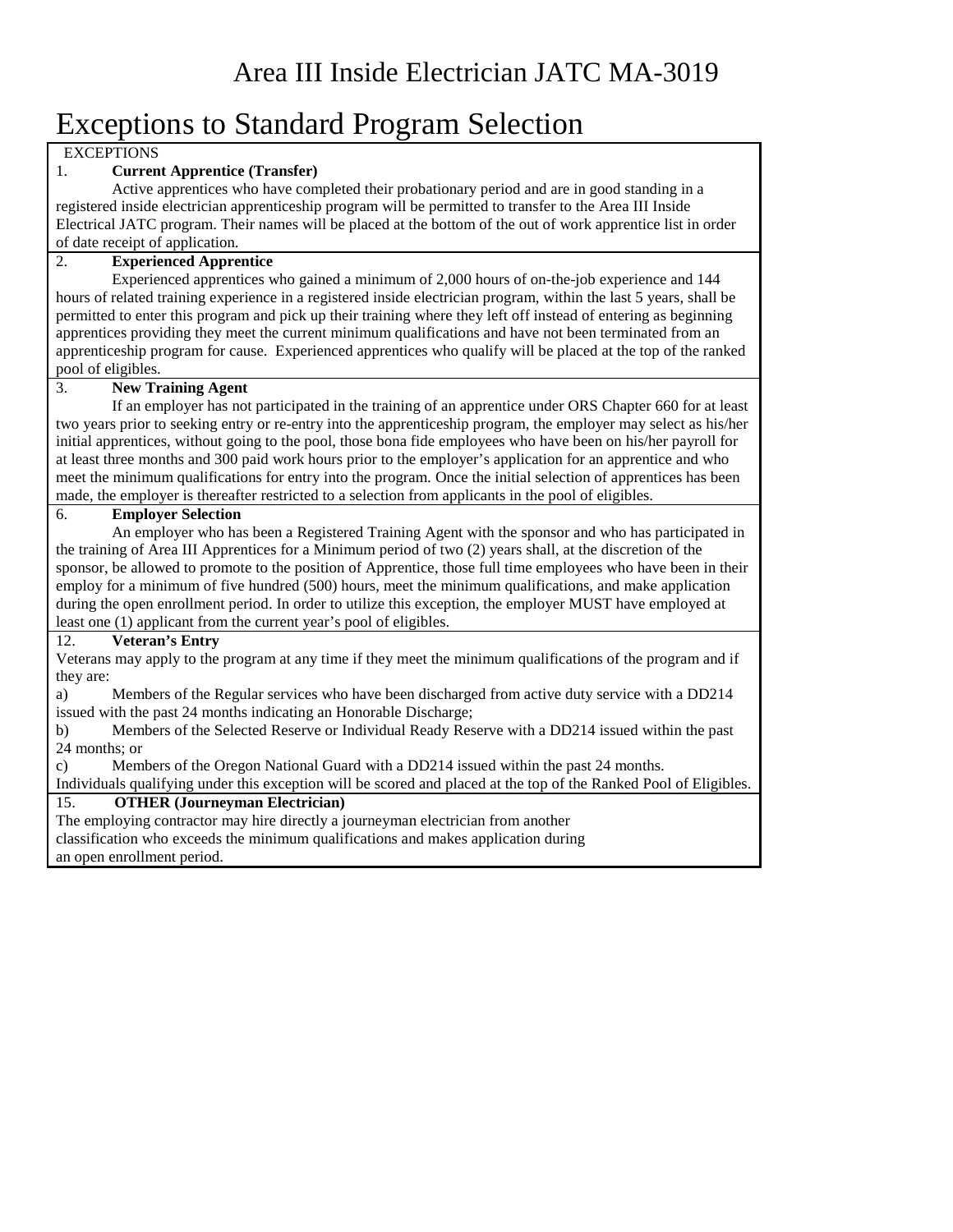- 1. Pool of Eligible Applicants:
	- a. Qualifying applications will be scored and ranked based on the point system detailed on the attached list. The applicant's points will be computed by the program administrator.
	- b. Qualified Applicants will be interviewed by a panel of three interested parties and scored based upon standardized questions. The combine application and interview score will determine the applicant's position in the ranked pool.
	- c. Once placed in a pool of eligible, applicants will be retained on the list for a period of two (2) years.
	- d. Individuals may be removed from the pool at an earlier date by their request, following their failure to respond to offers of employment, or for failing to return "Letters of Intent" (See Attached).
	- e. Pool Applicants who refuse two (2) offers of employment with separate employer candidates will lose their rank in the pool.
	- f. Pool Applicants who do not comply with the hiring process (contact timeframe/availability/contact info) may be removed from the list. If removed, the applicant will be returned to the list upon their "written" request once the issue resulting in removal is resolved.

#### 2. Placement Process

- a. Unemployed apprentices will be placed, as far as practical, prior to selecting new apprentices.
- b. Individuals will be placed in order of their rank in the pool of eligible applicants.
- c. Upon completion of the open enrollment period, the Area III JATC will establish the "Ready for employment" Pool.
- d. An employer (registered Training Agent) may select an individual from the "ready for employment" pool by in ranked order by contacting the Area III JATC. Applicants may also petition employers for employment, but will still be placed in ranked order.
- e. The employers' selection **must** come from the top of the "Ready for Employment pool" unless that pool applicant has previously refused employment or the employer rejects the applicant based upon a documented employability issue.
- f. If an applicant does not meet the employability requirements of three (3) or more employers, the applicant must contact the administrator to determine if there are remedies available.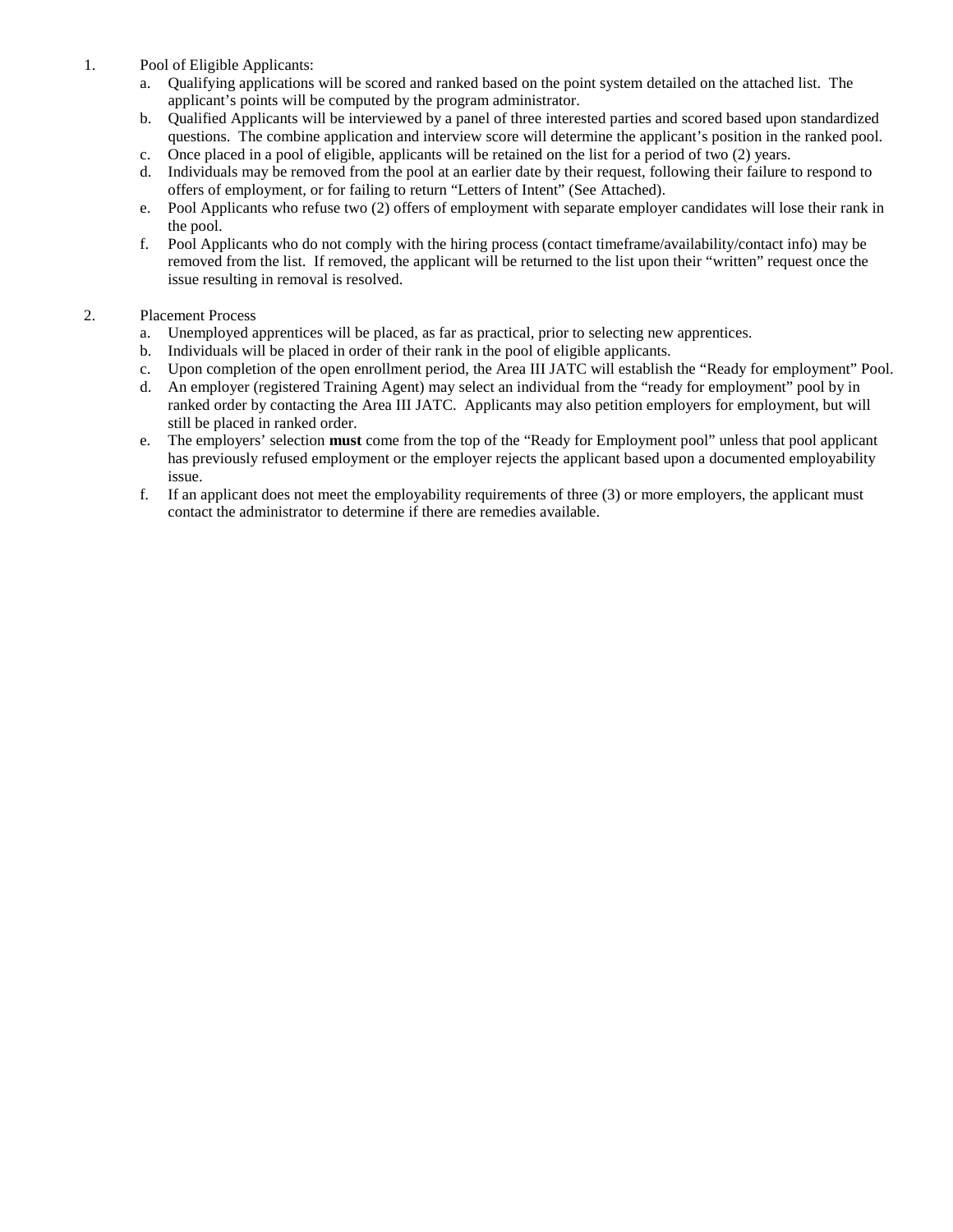# **APPLICANT RANKING CRITERIA (WORKSHEET)**

| <b>Public Service:</b>                                                                                                                                                                                                                                                                                                                                                                                                                                                                                                                                                                                                      |                                                                                                              |                       |                                                                                                                                                                                                                                                                                                                                                   |  |  |  |
|-----------------------------------------------------------------------------------------------------------------------------------------------------------------------------------------------------------------------------------------------------------------------------------------------------------------------------------------------------------------------------------------------------------------------------------------------------------------------------------------------------------------------------------------------------------------------------------------------------------------------------|--------------------------------------------------------------------------------------------------------------|-----------------------|---------------------------------------------------------------------------------------------------------------------------------------------------------------------------------------------------------------------------------------------------------------------------------------------------------------------------------------------------|--|--|--|
| (Peace Corps, Vista, National Guard, Reserves)                                                                                                                                                                                                                                                                                                                                                                                                                                                                                                                                                                              |                                                                                                              |                       | 5 points                                                                                                                                                                                                                                                                                                                                          |  |  |  |
| Must include a Certificate of Service                                                                                                                                                                                                                                                                                                                                                                                                                                                                                                                                                                                       |                                                                                                              | (Maximum of 5 Points) |                                                                                                                                                                                                                                                                                                                                                   |  |  |  |
| <b>Military Service:</b>                                                                                                                                                                                                                                                                                                                                                                                                                                                                                                                                                                                                    |                                                                                                              |                       | 5 Points Per Year of Service (Honorable Discharge)                                                                                                                                                                                                                                                                                                |  |  |  |
| (Active Duty; Army, Navy, Air Force, Marines, Coast Guard)                                                                                                                                                                                                                                                                                                                                                                                                                                                                                                                                                                  |                                                                                                              |                       |                                                                                                                                                                                                                                                                                                                                                   |  |  |  |
| Must Supply DD-214                                                                                                                                                                                                                                                                                                                                                                                                                                                                                                                                                                                                          |                                                                                                              |                       | (Maximum of 25 Points)                                                                                                                                                                                                                                                                                                                            |  |  |  |
| <b>Education:</b><br>Must provide Original Transcripts,<br>Diploma or certificate of completion                                                                                                                                                                                                                                                                                                                                                                                                                                                                                                                             |                                                                                                              |                       | 15 Points for a technical B.S. / B.A.<br>10 Points for a technical A.S. / A.A.<br>10 Points for a Trade School<br>10 Points for H.S. Diploma<br>5 Points for a GED<br>5 Points for an ASVAB 50+<br>5 Points for SAT / ACT (+50% Score)<br><b>ACT Work Keys Career Readiness</b><br>Certificate 10 Points (5/5/5 Scores)<br>(Maximum of 60 Points) |  |  |  |
|                                                                                                                                                                                                                                                                                                                                                                                                                                                                                                                                                                                                                             |                                                                                                              |                       |                                                                                                                                                                                                                                                                                                                                                   |  |  |  |
| <b>Educational Background</b><br>The classes listed below can consist of High school or college level and will be given points based on the following:<br>The best class term or semester will be used<br>Ten points maximum for any single category.<br>Е<br>The same class cannot be counted twice.<br>п<br>5 points<br>A grade per grading period<br>3 points<br>B grade per grading period<br>C grade per grading period<br>1 point<br>Pass (No Letter Grade)<br>1 point<br>Algebra I<br>Drafting<br>Algebra II<br><b>Blueprint Reading</b><br>National Electric Code<br>Geometry<br>Trigonometry<br>Electrical related |                                                                                                              |                       |                                                                                                                                                                                                                                                                                                                                                   |  |  |  |
| <b>Tech Writing</b>                                                                                                                                                                                                                                                                                                                                                                                                                                                                                                                                                                                                         | Electronics                                                                                                  | Physics               | Calculus                                                                                                                                                                                                                                                                                                                                          |  |  |  |
| Military training related to the above can be awarded at 5 points per certificate                                                                                                                                                                                                                                                                                                                                                                                                                                                                                                                                           |                                                                                                              |                       |                                                                                                                                                                                                                                                                                                                                                   |  |  |  |
|                                                                                                                                                                                                                                                                                                                                                                                                                                                                                                                                                                                                                             |                                                                                                              |                       | (Maximum of 50 Points)                                                                                                                                                                                                                                                                                                                            |  |  |  |
| <b>Shop/Industrial Arts Classes</b>                                                                                                                                                                                                                                                                                                                                                                                                                                                                                                                                                                                         | Shop class ("C" or above) -<br>(Maximum of 15 Points)<br>Trade School (Electrical)<br>(Maximum of 30 Points) |                       | 5 Points Per/Year<br>10 Points Per/Certificate                                                                                                                                                                                                                                                                                                    |  |  |  |
| <b>Construction Related School</b><br>5 Points Per/Certificate<br>(Maximum of 20 Points)                                                                                                                                                                                                                                                                                                                                                                                                                                                                                                                                    |                                                                                                              |                       |                                                                                                                                                                                                                                                                                                                                                   |  |  |  |